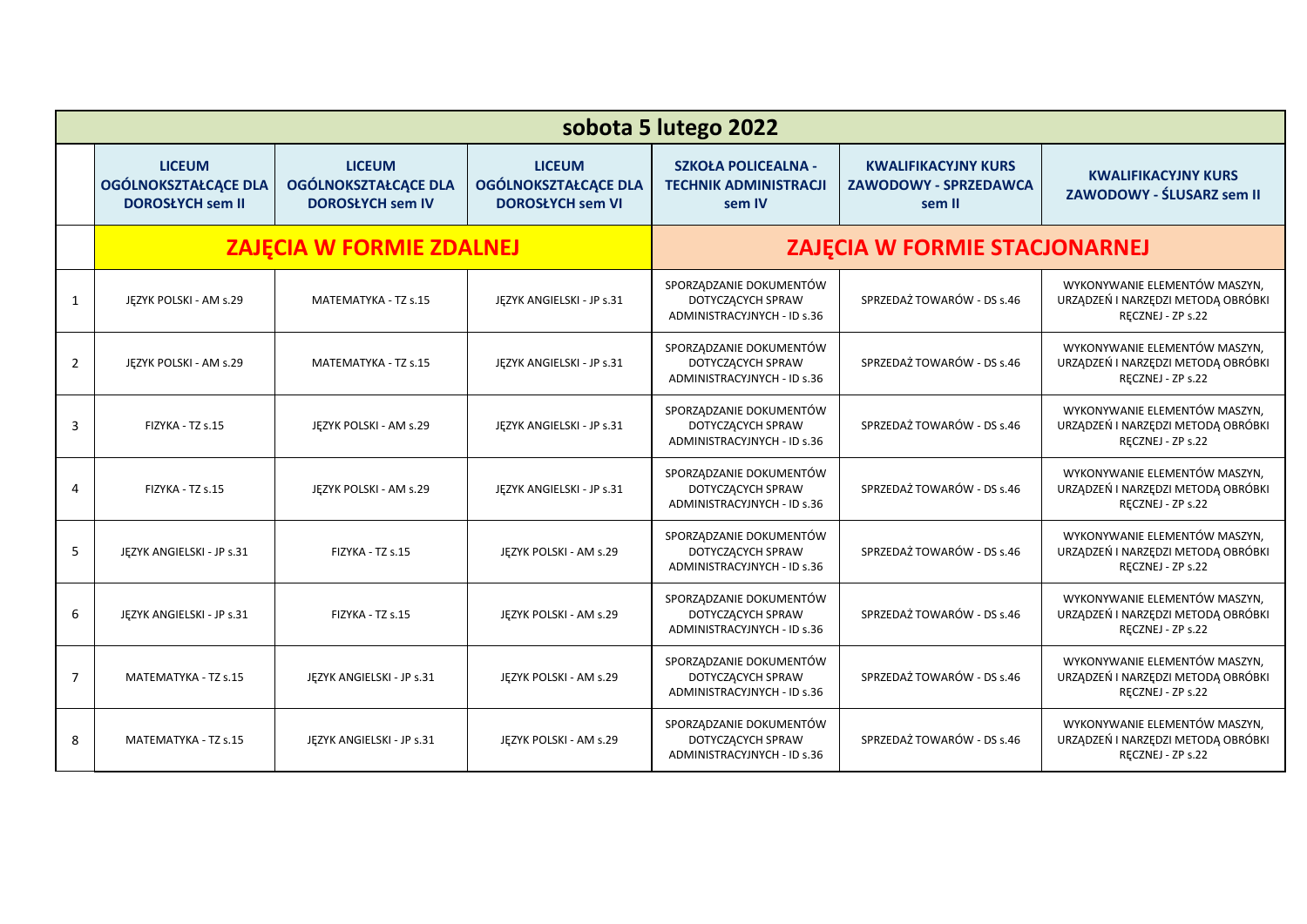|                | niedziela 6 lutego 2022                                          |                                                                         |                                                                         |                                                                      |                                                                      |                                                                         |  |
|----------------|------------------------------------------------------------------|-------------------------------------------------------------------------|-------------------------------------------------------------------------|----------------------------------------------------------------------|----------------------------------------------------------------------|-------------------------------------------------------------------------|--|
|                | <b>LICEUM</b><br>OGÓLNOKSZTAŁCĄCE DLA<br><b>DOROSŁYCH sem II</b> | <b>LICEUM</b><br><b>OGÓLNOKSZTAŁCĄCE DLA</b><br><b>DOROSŁYCH sem IV</b> | <b>LICEUM</b><br><b>OGÓLNOKSZTAŁCĄCE DLA</b><br><b>DOROSŁYCH sem VI</b> | <b>SZKOŁA POLICEALNA -</b><br><b>TECHNIK ADMINISTRACJI</b><br>sem IV | <b>KWALIFIKACYJNY KURS</b><br><b>ZAWODOWY - SPRZEDAWCA</b><br>sem II | <b>KWALIFIKACYJNY KURS</b><br>ZAWODOWY - ŚLUSARZ sem II                 |  |
|                | <b>ZAJĘCIA W FORMIE ZDALNEJ</b>                                  |                                                                         |                                                                         | ZAJĘCIA W FORMIE STACJONARNEJ                                        |                                                                      |                                                                         |  |
| 1              | WIEDZA O SPOŁECZEŃSTWIE -<br><b>WC s.26</b>                      | MATEMATYKA - TZ s.15                                                    | MATEMATYKA - MD s. 32                                                   | SPORZĄDZANIE ANALIZ I<br>SPRAWOZDAŃ - AC s.16                        | SPRZEDAŻ TOWARÓW - DS s.46                                           | WYKONYWANIE POŁĄCZEŃ ELEMENTÓW<br>MASZYN, URZĄDZEŃ I NARZĘDZI - WR s.22 |  |
| $\overline{2}$ | WIEDZA O SPOŁECZEŃSTWIE -<br>WC s.26                             | MATEMATYKA - TZ s.15                                                    | MATEMATYKA - MD s. 32                                                   | SPORZĄDZANIE ANALIZ I<br>SPRAWOZDAŃ - AC s.16                        | SPRZEDAŻ TOWARÓW - DS s.46                                           | WYKONYWANIE POŁĄCZEŃ ELEMENTÓW<br>MASZYN, URZĄDZEŃ I NARZĘDZI - WR s.22 |  |
| 3              | MATEMATYKA - TZ s.15                                             | HISTORIA - WC s.26                                                      | MATEMATYKA - MD s. 32                                                   | SPORZĄDZANIE ANALIZ I<br>SPRAWOZDAŃ - AC s.16                        | SPRZEDAŻ TOWARÓW - DS s.46                                           | WYKONYWANIE POŁĄCZEŃ ELEMENTÓW<br>MASZYN, URZĄDZEŃ I NARZĘDZI - WR s.22 |  |
| 4              | MATEMATYKA - TZ s.15                                             | HISTORIA - WC s.26                                                      | MATEMATYKA - MD s. 32                                                   | SPORZĄDZANIE ANALIZ I<br>SPRAWOZDAŃ - AC s.16                        | SPRZEDAŻ TOWARÓW - DS s.46                                           | WYKONYWANIE POŁĄCZEŃ ELEMENTÓW<br>MASZYN, URZĄDZEŃ I NARZĘDZI - WR s.22 |  |
| 5              | HISTORIA - WC s.26                                               | JĘZYK ANGIELSKI - JP s.31                                               | GEOGRAFIA - AD s.35                                                     | SPORZĄDZANIE ANALIZ I<br>SPRAWOZDAŃ - AC s.16                        | SPRZEDAŻ TOWARÓW - DS s.46                                           | WYKONYWANIE POŁĄCZEŃ ELEMENTÓW<br>MASZYN, URZĄDZEŃ I NARZĘDZI - WR s.22 |  |
| 6              | HISTORIA - WC s.26                                               | JĘZYK ANGIELSKI - JP s.31                                               | GEOGRAFIA - AD s.35                                                     | SPORZĄDZANIE ANALIZ I<br>SPRAWOZDAŃ - AC s.16                        | SPRZEDAŻ TOWARÓW - DS s.46                                           | WYKONYWANIE POŁĄCZEŃ ELEMENTÓW<br>MASZYN, URZĄDZEŃ I NARZĘDZI - WR s.22 |  |
| $\overline{7}$ | HISTORIA - WC s.26                                               | JĘZYK ANGIELSKI - JP s.31                                               | GEOGRAFIA - AD s.35                                                     | SPORZĄDZANIE ANALIZ I<br>SPRAWOZDAŃ - AC s.16                        | SPRZEDAŻ TOWARÓW - DS s.46                                           | WYKONYWANIE POŁĄCZEŃ ELEMENTÓW<br>MASZYN, URZĄDZEŃ I NARZĘDZI - WR s.22 |  |
| 8              | HISTORIA - WC s.26                                               | JĘZYK ANGIELSKI - JP s.31                                               | GEOGRAFIA - AD s.35                                                     | SPORZĄDZANIE ANALIZ I<br>SPRAWOZDAŃ - AC s.16                        | SPRZEDAŻ TOWARÓW - DS s.46                                           | WYKONYWANIE POŁĄCZEŃ ELEMENTÓW<br>MASZYN, URZĄDZEŃ I NARZĘDZI - WR s.22 |  |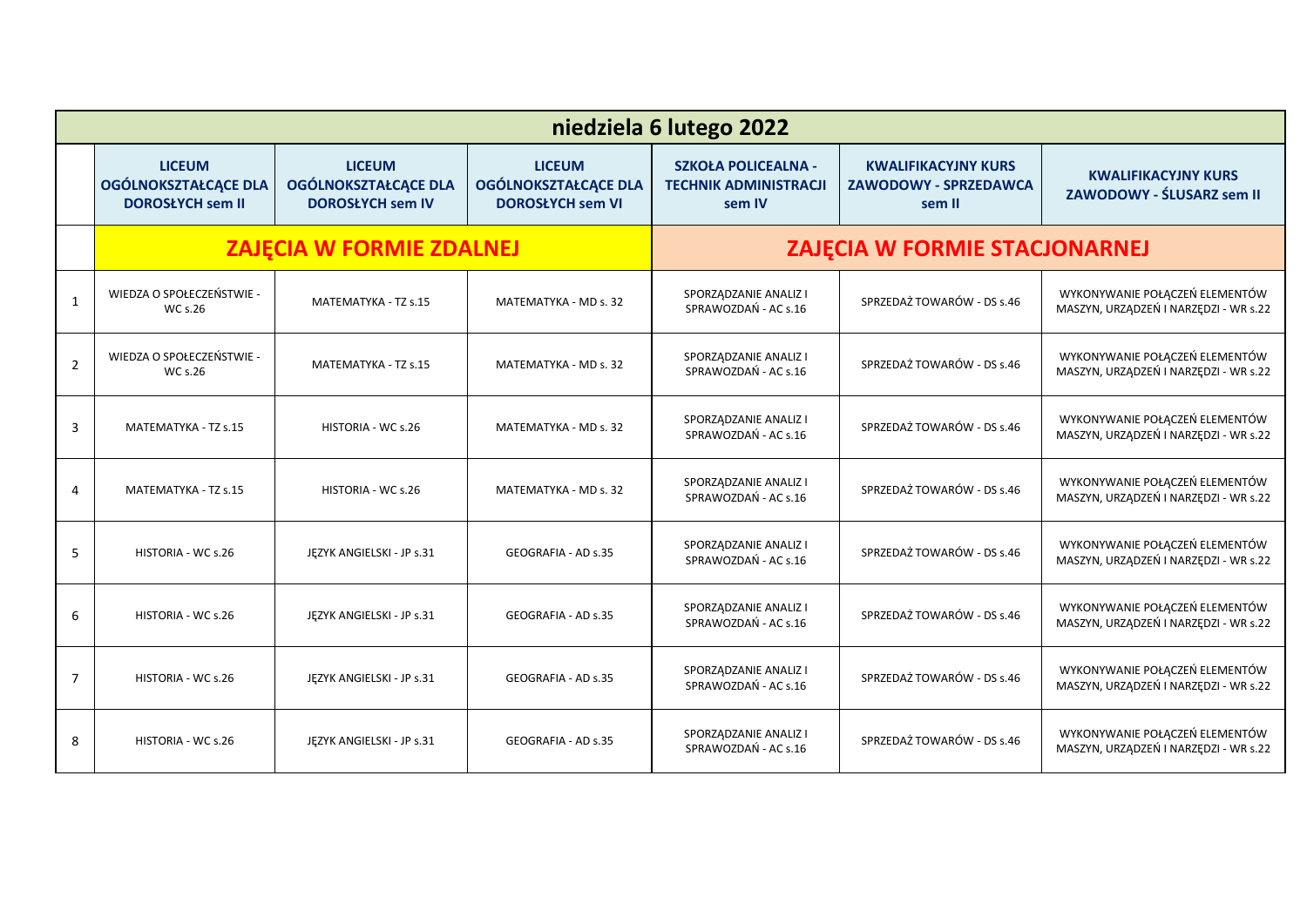|                | sobota 12 lutego 2022                                            |                                                                  |                                                                         |                                                                      |                                                                      |                                                                                          |
|----------------|------------------------------------------------------------------|------------------------------------------------------------------|-------------------------------------------------------------------------|----------------------------------------------------------------------|----------------------------------------------------------------------|------------------------------------------------------------------------------------------|
|                | <b>LICEUM</b><br>OGÓLNOKSZTAŁCĄCE DLA<br><b>DOROSŁYCH sem II</b> | <b>LICEUM</b><br>OGÓLNOKSZTAŁCĄCE DLA<br><b>DOROSŁYCH sem IV</b> | <b>LICEUM</b><br><b>OGÓLNOKSZTAŁCĄCE DLA</b><br><b>DOROSŁYCH sem VI</b> | <b>SZKOŁA POLICEALNA -</b><br><b>TECHNIK ADMINISTRACJI</b><br>sem IV | <b>KWALIFIKACYJNY KURS</b><br><b>ZAWODOWY - SPRZEDAWCA</b><br>sem II | <b>KWALIFIKACYJNY KURS</b><br>ZAWODOWY - ŚLUSARZ sem II                                  |
|                | <b>ZAJĘCIA W FORMIE ZDALNEJ</b>                                  |                                                                  |                                                                         | ZAJĘCIA W FORMIE STACJONARNEJ                                        |                                                                      |                                                                                          |
| 1              | JĘZYK ANGIELSKI - JP s.31                                        | <b>BIOLOGIA - BK s.35</b>                                        | MATEMATYKA - MD s. 32                                                   | SPORZĄDZANIE ANALIZ I<br>SPRAWOZDAŃ - AC s.16                        | SPRZEDAŻ TOWARÓW - DS s.46                                           | WYKONYWANIE ELEMENTÓW MASZYN,<br>URZĄDZEŃ I NARZĘDZI METODĄ<br>OBRÓBKI RĘCZNEJ - ZP s.22 |
| $\overline{2}$ | JEZYK ANGIELSKI - JP s.31                                        | <b>BIOLOGIA - BK s.35</b>                                        | MATEMATYKA - MD s. 32                                                   | SPORZĄDZANIE ANALIZ I<br>SPRAWOZDAŃ - AC s.16                        | SPRZEDAŻ TOWARÓW - DS s.46                                           | WYKONYWANIE ELEMENTÓW MASZYN,<br>URZĄDZEŃ I NARZĘDZI METODĄ<br>OBRÓBKI RECZNEJ - ZP s.22 |
| 3              | BIOLOGIA - BK s.35                                               | JĘZYK ANGIELSKI - JP s.31                                        | MATEMATYKA - MD s. 32                                                   | SPORZĄDZANIE ANALIZ I<br>SPRAWOZDAŃ - AC s.16                        | SPRZEDAŻ TOWARÓW - DS s.46                                           | WYKONYWANIE ELEMENTÓW MASZYN,<br>URZĄDZEŃ I NARZĘDZI METODĄ<br>OBRÓBKI RECZNEJ - ZP s.22 |
| 4              | BIOLOGIA - BK s.35                                               | JEZYK ANGIELSKI - JP s.31                                        | MATEMATYKA - MD s. 32                                                   | SPORZĄDZANIE ANALIZ I<br>SPRAWOZDAŃ - AC s.16                        | SPRZEDAŻ TOWARÓW - DS s.46                                           | WYKONYWANIE ELEMENTÓW MASZYN,<br>URZĄDZEŃ I NARZĘDZI METODĄ<br>OBRÓBKI RECZNEJ - ZP s.22 |
| 5              | HISTORIA - WC s.26                                               | MATEMATYKA - TZ s.15                                             | JEZYK ANGIELSKI - JP s.31                                               | SPORZĄDZANIE ANALIZ I<br>SPRAWOZDAŃ - AC s.16                        | SPRZEDAŻ TOWARÓW - DS s.46                                           | WYKONYWANIE ELEMENTÓW MASZYN,<br>URZĄDZEŃ I NARZĘDZI METODĄ<br>OBRÓBKI RECZNEJ - ZP s.22 |
| 6              | HISTORIA - WC s.26                                               | MATEMATYKA - TZ s.15                                             | JĘZYK ANGIELSKI - JP s.31                                               | SPORZĄDZANIE ANALIZ I<br>SPRAWOZDAŃ - AC s.16                        | SPRZEDAŻ TOWARÓW - DS s.46                                           | WYKONYWANIE ELEMENTÓW MASZYN,<br>URZĄDZEŃ I NARZĘDZI METODĄ<br>OBRÓBKI RECZNEJ - ZP s.22 |
| $\overline{7}$ | WIEDZA O SPOŁECZEŃSTWIE -<br><b>WC s.26</b>                      | FIZYKA - TZ s.15                                                 | JĘZYK ANGIELSKI - JP s.31                                               | SPORZĄDZANIE ANALIZ I<br>SPRAWOZDAŃ - AC s.16                        | SPRZEDAŻ TOWARÓW - DS s.46                                           | WYKONYWANIE ELEMENTÓW MASZYN,<br>URZĄDZEŃ I NARZĘDZI METODĄ<br>OBRÓBKI RĘCZNEJ - ZP s.22 |
| 8              | WIEDZA O SPOŁECZEŃSTWIE -<br>WC s.26                             | FIZYKA - TZ s.15                                                 | JĘZYK ANGIELSKI - JP s.31                                               | SPORZĄDZANIE ANALIZ I<br>SPRAWOZDAŃ - AC s.16                        | SPRZEDAŻ TOWARÓW - DS s.46                                           | WYKONYWANIE ELEMENTÓW MASZYN,<br>URZĄDZEŃ I NARZĘDZI METODĄ<br>OBRÓBKI RĘCZNEJ - ZP s.22 |